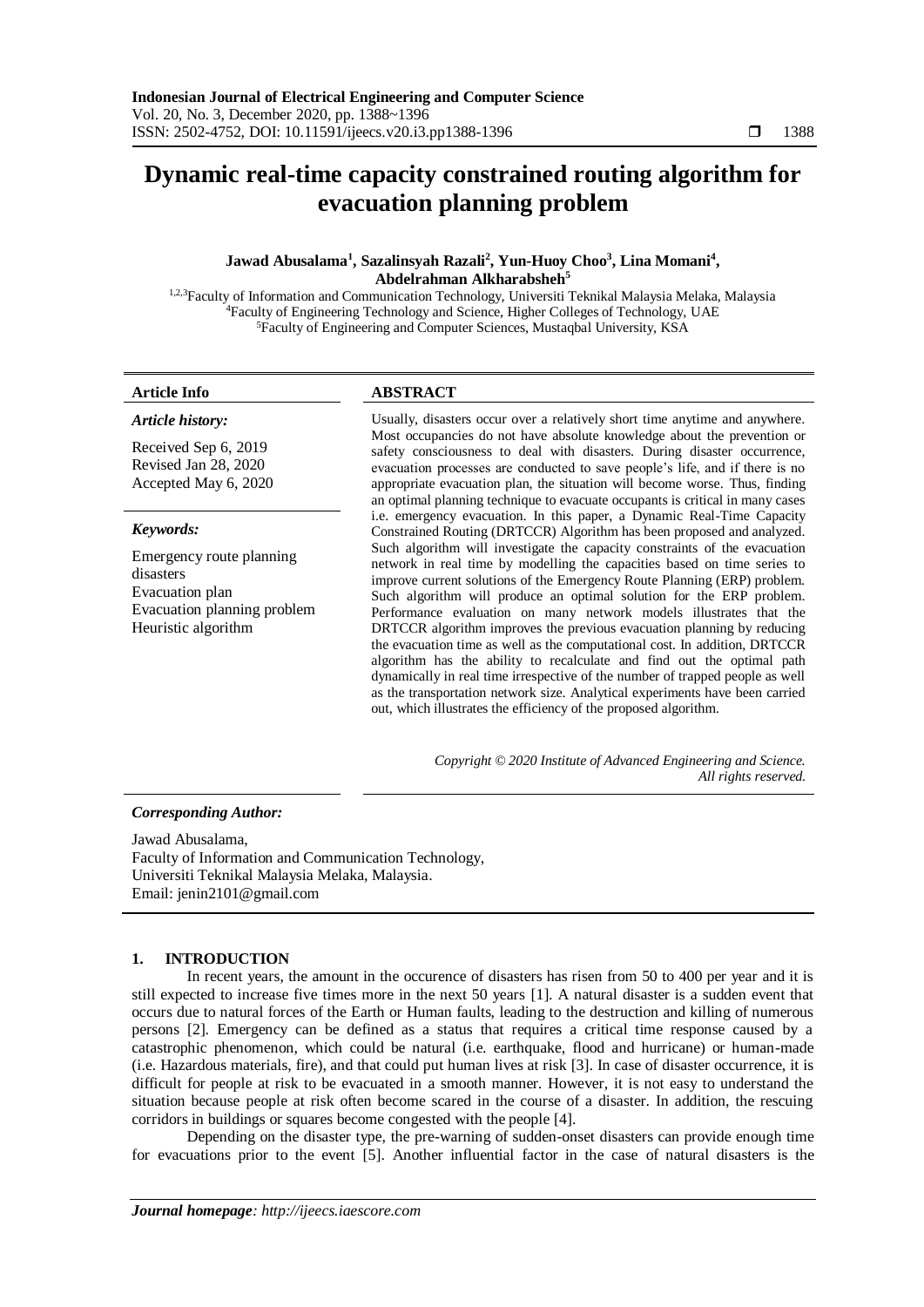probability of their occurrence and effects. Thus, to reduce the effects of the disaster, it is necessary to take many actions before and during the disaster occurence i.e. transportation management; provide safe emergency exits for people at risk and ensure the availability of clear optimal evacuation plans during the disaster occurence. Furthermore, during disaster occurrence, people at risk need to know the optimal routes that can be used for evacuation. In addition, it is essential to have knowledge on how to react to unexpected events at the initial stage of planning [6]. Evacuation planning can be defined as a risk management strategy that would minimize loss of life or reduce the effects of disaster before and during the occurrence of a disaster [7]. Therefore, evacuation planning should be designed and implemented.

Several algorithms have been implemented the evacuation planning problem to finding the optimal Emergency Routes. Such that generic algorithm [8], polynomial algorithm [9], linear programming (LP) [10-12], cellular automata (CA) algorithm [13, 14], Immune Algorithm [3, 15] and neural algorithm [16]. Where, these methods gets the optimal Emergency Routes planning by using the timeexpanded graph structure. On the other hands, one of the popular method for solving the evacuation planning problem is the heuristic approaches method [17-20], that aims at producing a suboptimal evacuation route planning based on the transportation network, instead of the time-expanded graph structure. In the heuristic method, they take into consideration the route capacity constraints, and there are some constraints in this method, such as complexity of transportation networks, as well as largness in the number of evacuees, which leads to the production of inefficient evacuation plans. Therefore, many stuies have been done to deal with such constraints, such that Lu et al. [18] proposed a heuristic iterative algorithm Capacity Constrained Route Planner (CCRP) that produces a suboptimal solution for the evacuation planning problem. The static network has been used to minimize the computational cost for the time-expanded network. CCRP ensures that all evacuees were completely evacuated, but the main drowbaks of such algorithm is the produced evacuation paths allow intersection nodes to hold flow for some period of time [21]. In addition, Guo et al. [17] also proposed a heuristic approach to solve the evacuation route planning problem, taking into consideration the capacity constrained. In his study, Max-Flow Rate Priority (MFRP) algorithm was designed to obtain multiple candidate routes with maximum flow rate frequently. Such algorithm updates the potential available capacity of the transportation network for the next iteration without taking into considerations the priority of the paths during the evacuation process.

Furthermore, Lu et al. [19] proposed a classical Capacity Constrained Route Planner algorithm, wherein two sub-algorithms were proposed; Single-Route Capacity Constrained Planner (SRCCP) and Multiple-Route Capacity Constrained Planner (MRCCP). One of the drawbacks of such method is the small size building networks which are used to evaluate the performance of such algorithms. Such method leads to the increase in the total evacuation time due to increased waiting time. To improve these disadvantages, an evacuation route algorithm has been proposed by Zeng and Wang [22], thus recommending a longer evacuation route preferential algorithm. In fact, the proposed algorithm works well for long evacuation routes in most cases, however, in shorter evacuation routes, this algorithm is inefficient [23].

Apparently, it is obvious that all previous work did not mention the selection of the best path for the second iteration dynamically in real time. Mainly, when calculating the evacuation times, more than one best path is available with a minimum wait at the same time [24, 25]. In this paper, the proposed algorithm deals with such issue by recalculating the best path for each iteration. Furthermore, the proposed algorithm improves the performance of previous algorithms by reducing the evacuation time as well as minimizing the computational cost.

#### **2. PROPOSED ALGORITHM**

The main purpose of Dynamic Real-Time Capacity Constrained Routing (DRTCCR) algorithm is to create an optimal dynamic evacuating plan to identify the Best Evacuation Path (BEP) that can evacuate the occupancy in case of disaster occurrence.

#### **2.1. Notations**

This section presents the mathematical notation which is used in the proposed algorithm as shown in Table 1. Static network  $G = (N; E)$  was considered to represent the transportation network in the area of interest.

# **2.2. Proposed algorithm**

This section the main steps of the DRTCCR algorithm are listed in this subsection and the flowchart of the proposed algorithm as well, which is shown in Figure 1.

*Step 1*: Define a graph *G (*N; E) is the transportation network with a set of nodes N and a set of edges E.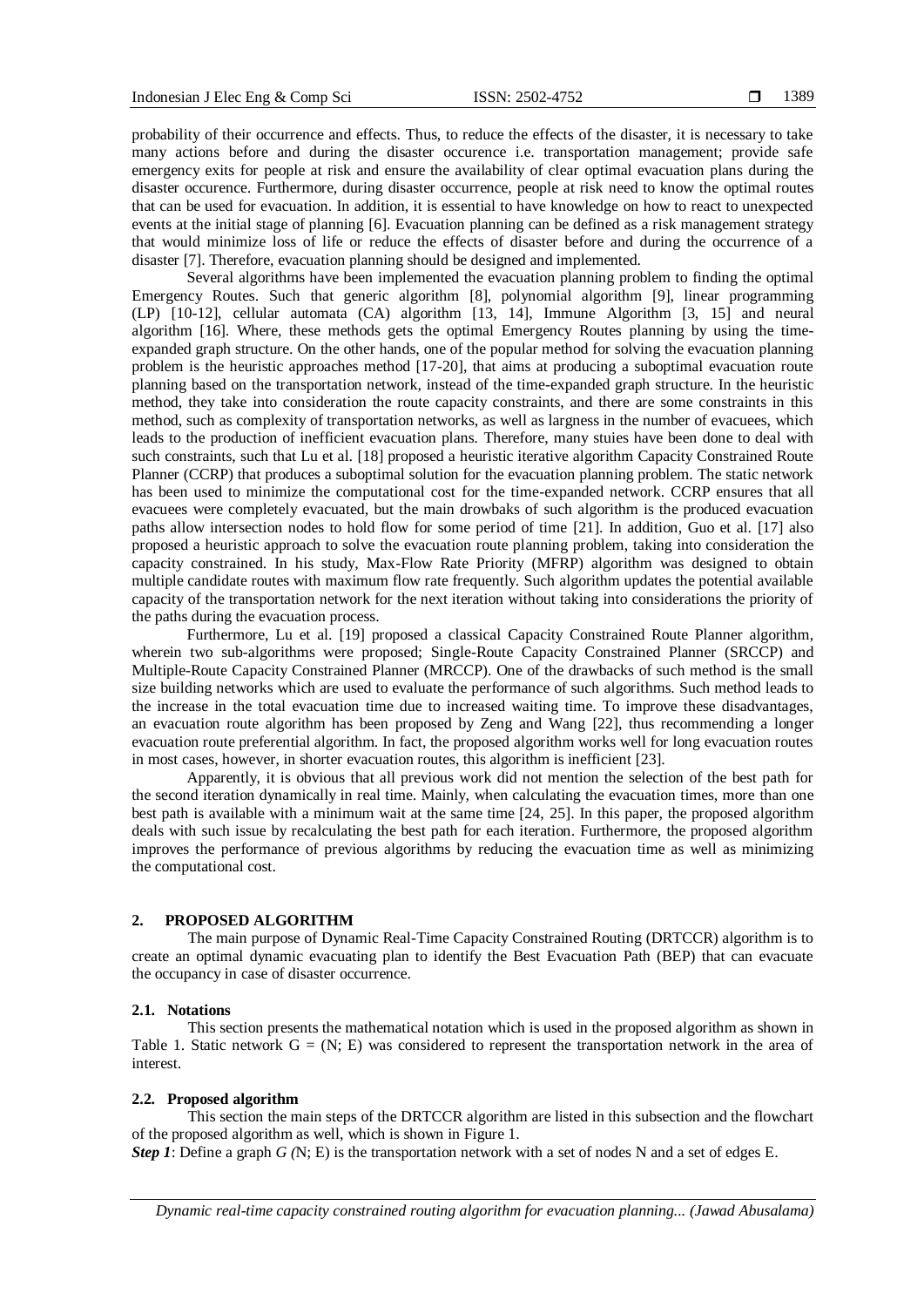*Step 2*: Determine if *N* is a source node (Sn)  $Sn = \{S1, S2, ...Sn\}$ ,  $Sn \subseteq N$ For each (Sn), determine Occupancy  $Ks = \{Ks 1, Ks 2...Ks n\}$ *Step 3*: Determine if *N* is a destination node (Dn)  $Dn = \{D1, D2, ...Dn\}, Dn \subseteq N$ *Step 4*: Find all paths for each source node (Sn)  $Ps = \{Ps 1, Ps 2, ...Ps n\}$ *Step 5*: For each path (Ps) in each source nodes (Sn), determine: Cp, Tp, and wp Where  $wp = Tp / Cp, Ks \ge Cp$  $wp = Tp / K's$ ,  $Ks < Cp$ *Step 6*: Determine the Best Evacuation Path (BEP)  $BEP = Min (wp1, wp2, ... wpn)$ *\*In a case where two or more (BEP) have the same minimum waits (wp,) use all of them at the same time.*  $K''s = Ks - Cp$  (selected path) While  $K''s > 0$  do { For each time the selected path used  $Tp = Tp + tp$  (selected path)  $K's = Ks - Cp$  $Ks = K's$ ; } Go back to *step 5.*



Figure 1. Flowchart of DRTCCR algorithm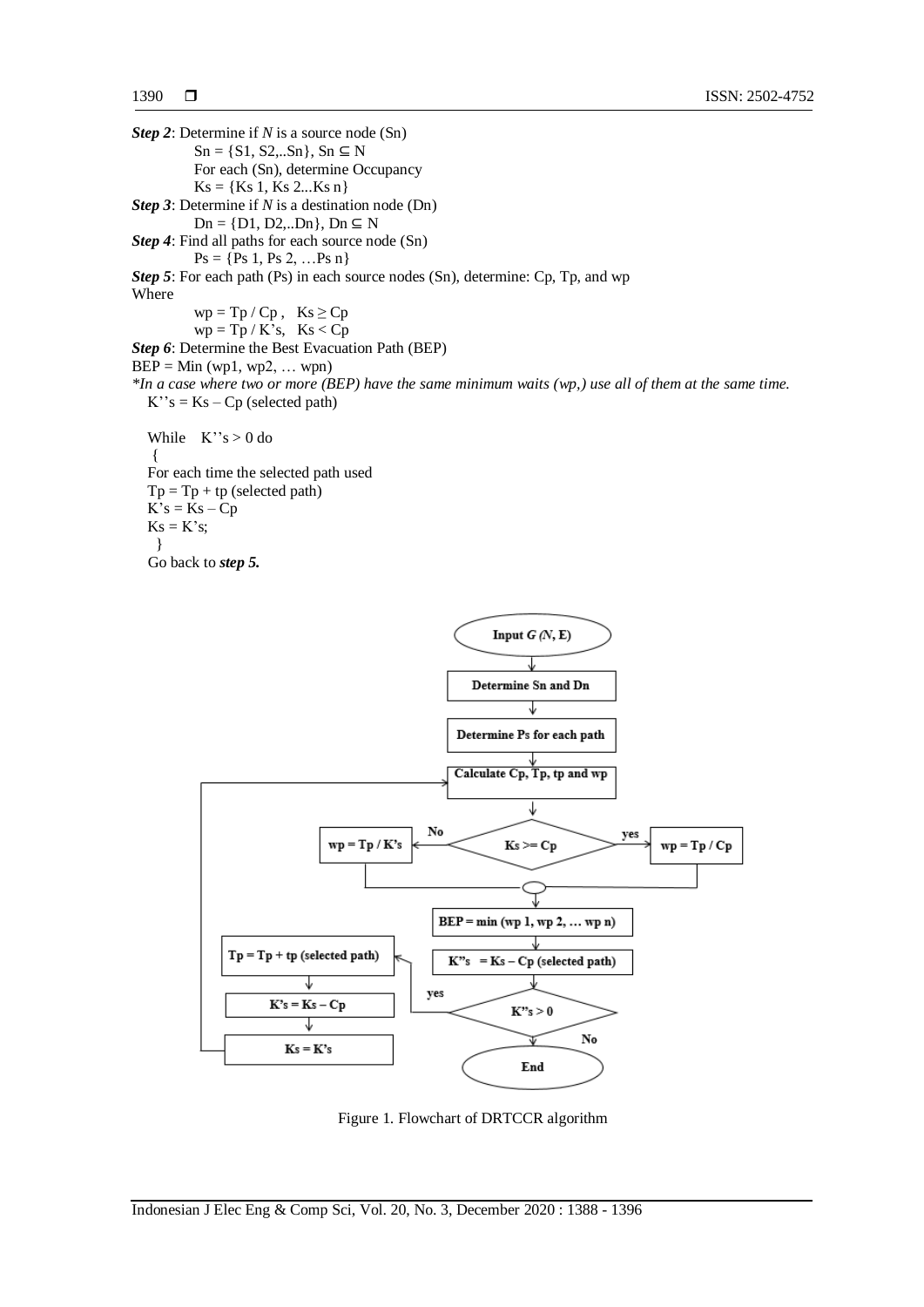|                      | Table 1. Network notations           |
|----------------------|--------------------------------------|
| Notation             | Description                          |
| N                    | Set of Nodes                         |
| E                    | Set of Edge                          |
| Sn                   | Set of source nodes                  |
| Dn                   | Set of destination nodes             |
| Ps                   | Evacuation paths of each source node |
| Cp                   | Minimum Capacity of each path        |
| Tp                   | Total time of each path              |
| tp                   | Delay time of each path $=1$         |
| Ks                   | Occupancy at source node             |
| $K$ 's               | Remaining occupancy                  |
| $K^{\prime\prime}$ s | Check if all occupancy are evacuated |
| wp                   | The wait of each path                |

#### **2.3. Proposed algorithm evaluation**

To test and evaluate the proposed algorithm, it was applied on various transportation network models which were used for previous proposed algorithms. The transport network model of Lu et al. [19] has been used as shown in Figure 2. The presented transport network model composed of 15 nodes and 17 edges with its characteristics i.e. nodes capacity, initial occupancy for source nodes, edges capacity and the travel time for each edge. The flow of occupancy to be evacuated should travel from the source nodes (N1, N2 and N8) to the destination nodes (N13 and N14).



Figure 2. Transportation network of Lu, et al. [19]

The presented steps of the DRTCCR algorithm as shown in section 2.2 are applied on the transportation network model which was shown in Figure 2.

*Step 1*: Define the transportation network.

*Step 2*: Determine the source nodes (Sn) and the Occupants in each (Sn).

 $Sn = \{N1, N2 \text{ and } N8\}.$ 

For  $(N1)$ , the Occupancy  $(Ks 1) = 10$ .

For (N2), the Occupancy (Ks 2) = 5.

For (N8), the Occupancy (Ks  $8$ ) = 15.

*Step 3*: Determine the destination nodes (Dn)

 $Dn = \{N13 \text{ and } N14\}$ 

*Step 4*: Find all paths (Ps) for each source node (Sn) as shown in Table 2.

*Step 5*: For each path (Ps) in each source nodes (Sn) determine: Cp, Tp and wp.

**Iteration 1:** For N1, Where Ks  $\geq$  Cp, wp = Tp/Cp. The values of Cp, Tp and wp for each path (Ps) is shown in Table 3.

*Dynamic real-time capacity constrained routing algorithm for evacuation planning... (Jawad Abusalama)*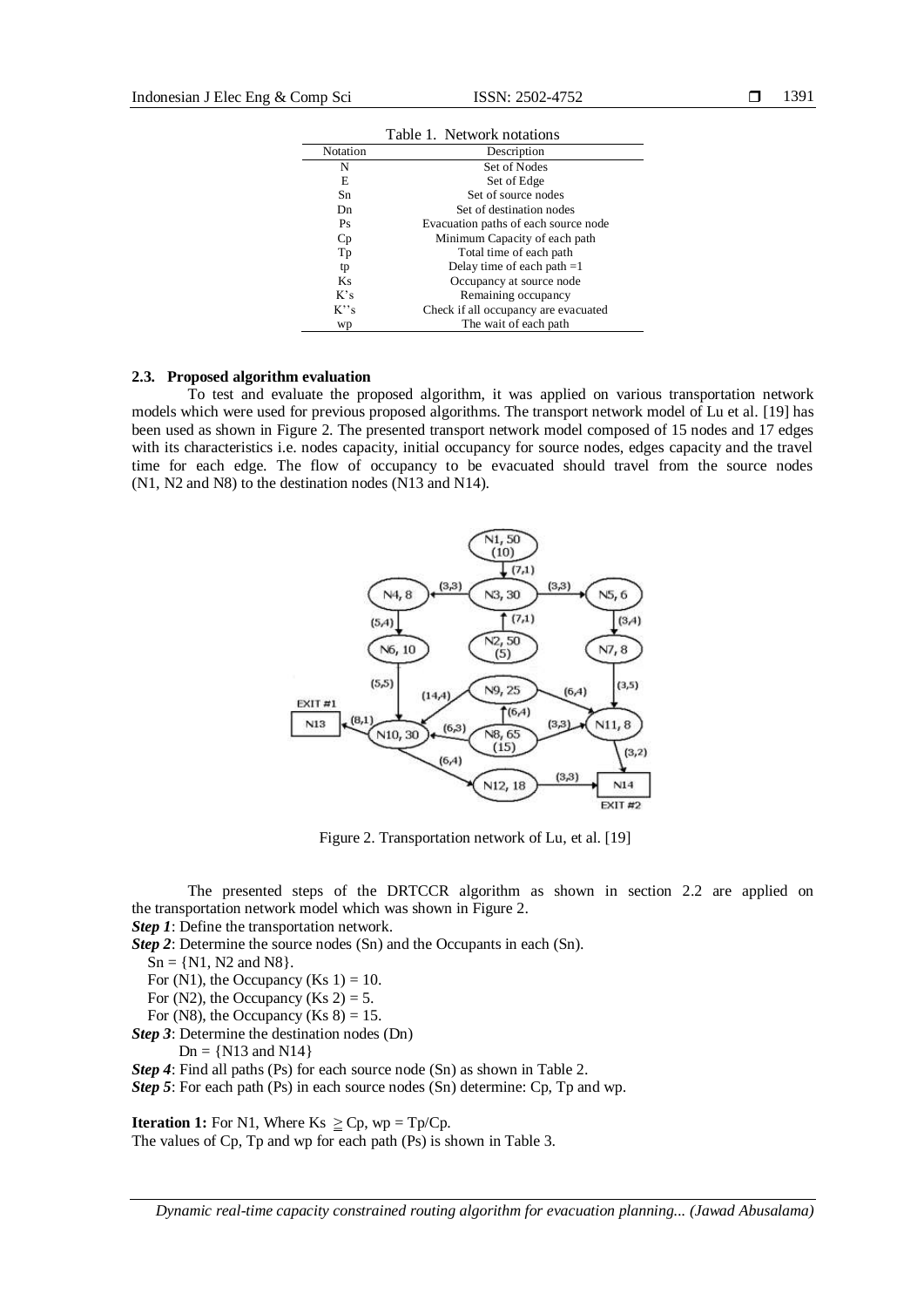| Table 2. Selected paths for all nodes |                                      |  |
|---------------------------------------|--------------------------------------|--|
| Source nodes (Sn)                     | Paths Ps                             |  |
| For N1                                | $Ps = N1. N3. N4. N6. N10. N13.$     |  |
|                                       | Ps 2= N1, N3, N4, N6, N10, N12, N14. |  |
|                                       | Ps 3= N1, N3, N5, N7, N11, N14.      |  |
| For N <sub>2</sub>                    | $Ps = N2, N3, N4, N6, N10, N13.$     |  |
|                                       | Ps 2= N2, N3, N4, N6, N10, N12, N14. |  |
|                                       | Ps 3= N2, N3, N5, N7, N11, N14.      |  |
| For N8                                | $Ps = N8. N10. N13.$                 |  |
|                                       | $Ps$ 2= N8, N10, N12, N14.           |  |
|                                       | $Ps$ 3= N8, N9, N10, N13.            |  |
|                                       | Ps 4= N8, N9, N10, N12, N14.         |  |
|                                       | $Ps$ 5 = N8, N9, N11, N14.           |  |
|                                       | $Ps$ 6 = N8, N11, N14.               |  |

Table 3. The values of Cp, Tp and wp for each path

| Path (Ps)                                 |    | wp   |
|-------------------------------------------|----|------|
| $Ps(1) = N1, N3, N4, N6, N10, N13.$       | 14 | 4.66 |
| $Ps(2) = N1$ , N3, N4, N6, N10, N12, N14. | 20 | 6.66 |
| $Ps(3) = N1, N3, N5, N7, N11, N14.$       |    |      |

*Step 6*: The Best Evacuation Path (BEP) is selected based on the minimum waiting time from all paths and it is Ps (1) with 4.66 waiting time.

To Check if all occupancies are evacuated or not, K''s should be calculated as follow.

- 1. K<sup>\*</sup>'s = Ks Cp (selected path) =  $10 3 = 7$  which is more than 0.
- 2. While K''s  $> 0$ , Tp for selected path =Tp + tp = 15.
- 3.  $K's = Ks Cp = 10 3 = 7$ .
- 4.  $Ks = K's = 7$ .
- 5. Go back to step 5, taking into considerations the new parameters values.

**Iteration 2:** Where Ks  $\geq$  Cp, wp = Tp / Cp. The values of Cp, Tp and wp for each path (Ps) is shown in Table 4.

| Table 4. The values of Cp, Tp and wp for each path |    |    |      |
|----------------------------------------------------|----|----|------|
| Path (Ps)                                          | Ċр |    | wp   |
| $Ps(1) = N1, N3, N4, N6, N10, N13.$                |    | 15 |      |
| $Ps(2) = N1$ , N3, N4, N6, N10, N12, N14.          |    | 20 | 6.66 |
| $Ps(3) = N1, N3, N5, N7, N11, N14.$                |    |    |      |

The Best Evacuation Path (BEP) is selected based on the minimum waiting time from all paths and they are Ps (1) and Ps (3) with a waiting time of 5. To Check if all occupancies are evacuated or not, K''s needs to be calculated as follow:

- 1. K<sup>2</sup>'s = Ks Cp (selected paths) =  $7 6 = 1$ .
- 2. While  $K''s > 0$ .
- 3. Tp for Ps  $(1) = Tp + tp = 15 + 1 = 16$ .
- 4. Tp for Ps  $(3) = Tp + tp = 15 + 1 = 16$ .
- 5.  $K's = Ks Cp = 7 6 = 1.$
- 6.  $Ks = K's = 1$ .
- 
- 7. Go back to step 5, taking in considerations the new parameter values.

**Iteration 3:** Where,  $Ks < Cp$ ,  $wp = Tp / K's$ . The values of Tp and wp for each path (Ps) is shown in Table 5.

 $\overline{a}$ 

| Table 5. The values of Tp and wp for each path |    |    |
|------------------------------------------------|----|----|
| Path (Ps)                                      | Тp | wp |
| $Ps(1) = N1, N3, N4, N6, N10, N13.$            | 16 | 16 |

 $Ps (2) = N1, N3, N4, N6, N10, N12, N14.$  20 20  $Ps (3) = N1, N3, N5, N7, N11, N14.$  16 16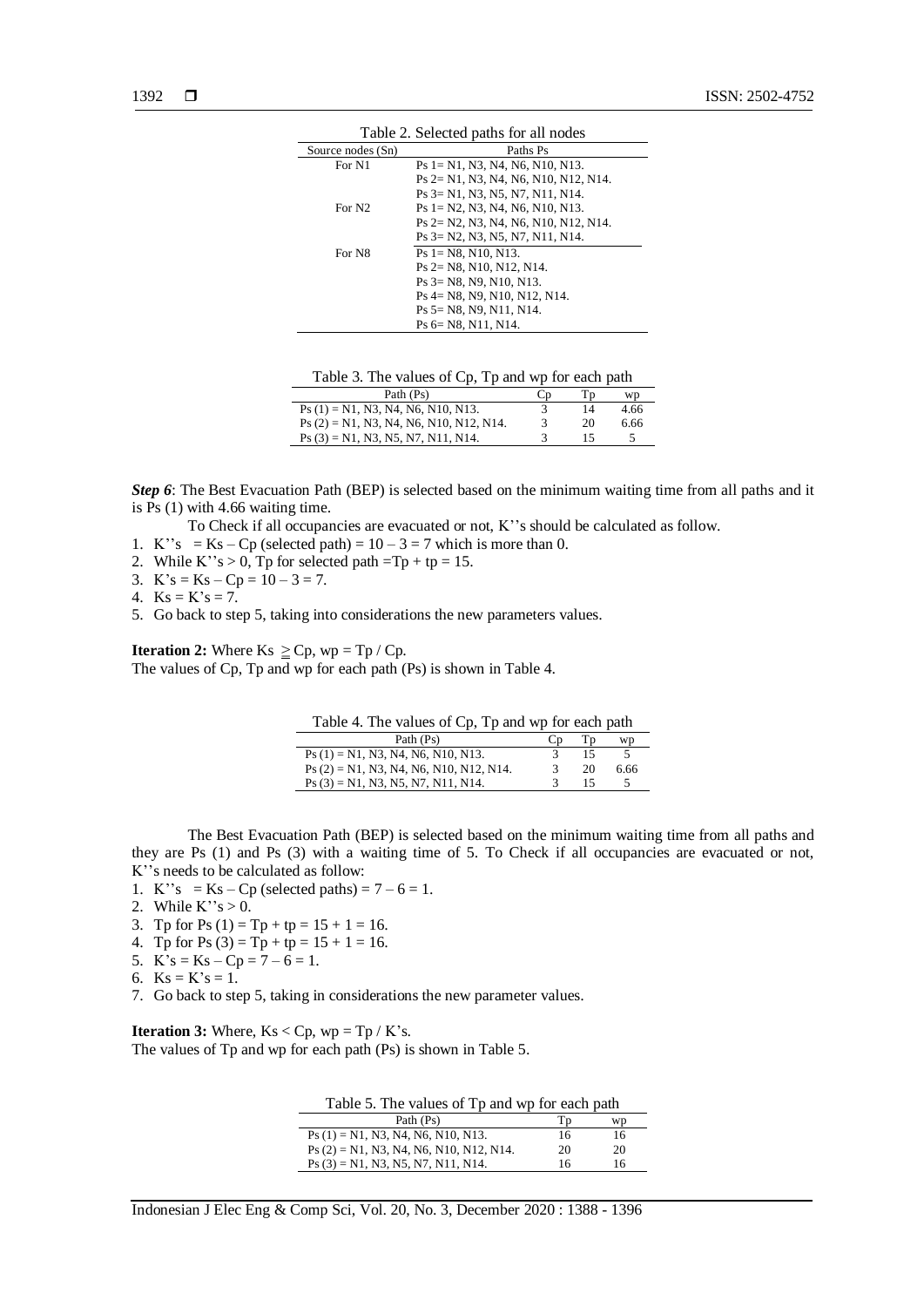The Best Evacuation Path (BEP) is selected based on the minimum waiting time from all paths and they are Ps (1) and Ps (3) with a waiting time of 16. Due to the equivalence in the waiting time of Ps (1) and Ps (3), it is optional to choose any of them. As a result of evacuating all occupancies, the algorithm process will end. The total time needed to evacuate all occupancies in N1 is the summation of Tp for all iterations which is equal to 45 as shown in Table 6.

The presented steps of DRTCCR algorithm are applied on the remaining source nodes, N2 and N8 in the same way in N1. The total time needed to evacuate all occupancies in N2 is the summation of Tp for all iterations which is equal 29 as shown in Table 7. The total time needed to evacuate all occupancies in N8 is the summation of Tp for all iterations which is equal 14 as shown in Table 8.

The final evacuation plan for the selected transportation network model after applying the DRTCCR algorithm is shown in Table 9. The total time needed to evacuate all occupancies is 88.

| Table 6. The total evacuation time for N1 |                       |          |            |
|-------------------------------------------|-----------------------|----------|------------|
| <b>Iterations</b>                         | <b>Selected Paths</b> | No. of   | Evacuation |
|                                           |                       | evacuees | time       |
| Iteration No.1                            | Ps(1)                 |          | 14         |
| Iteration No.2                            | $Ps(1)$ and $Ps(3)$   | n        | 15         |
| Iteration No.3                            | Ps (1                 |          | l 6        |

#### Table 7. The total evacuation time for N2

| <b>Iterations</b> | Selected | No. of   | Evacuation |
|-------------------|----------|----------|------------|
|                   | Paths    | evacuees | time       |
| Iteration No.1    | Ps(1)    |          |            |
| Iteration No.2    | Ps (1)   |          | 15         |

| Table 8. The total evacuation time for N8 |  |
|-------------------------------------------|--|
|-------------------------------------------|--|

| Selected<br>Paths | No. of<br>evacuees | Evacuation<br>time |
|-------------------|--------------------|--------------------|
| Ps(1)             |                    |                    |
| Ps(1)             |                    |                    |
| Ps (6             |                    |                    |
|                   |                    |                    |

Table 9. The final evacuation plan for the selected transportation network model

| Source             | Paths that used     | No. of   | Evacuation |
|--------------------|---------------------|----------|------------|
| node(Sn)           |                     | evacuees | time       |
|                    | Ps(1)               | 3        | 14         |
| For N1             | $Ps(1)$ and $Ps(3)$ | 6        | 15         |
|                    | Ps(1)               |          | 16         |
| For N <sub>2</sub> | Ps(1)               | 3        | 14         |
|                    | Ps(1)               | 2        | 15         |
|                    | Ps(1)               | 6        | 4          |
| For N8             | Ps(1)               | 6        | 5          |
|                    | Ps(6)               | 3        | 5          |
|                    | Total               | 30       | 88         |

## **3. RESEARCH METHOD**

The research method as well as the transportation network model with a building example are described and illustrated in this section. The research method can be formulated as shown in Figure 3. Transportation network defined as input, evacuation plan defined as output, as well as the objectives and constraints are illustrated.

The transportation network model is presented as a graph (i.e. nodes and edges) with capacity constraints, initial number of occupancy that should be evacuated, their initial locations and evacuation exits. The capacity constrained routing technique produces a set of routes to evacuate the occupancies. Consider a simple example as shown in Figure 4. Each node has two attributes, node capacity and initial node occupancy. For instance, the max capacity of node N1 is fifty persons, which means N1 can hold at most fifty persons with an initial occupancy of twenty, thus "the maximum allowed evacuees that can be moved out from N1 is twenty". In addition, every edge has two attributes: edge capacity and travel time. The arrows between any two nodes i.e. the maximum edge capacity for N1–N3 edge is five and this means that the maximum allowed evacuees number that can pass through this edge is five with a travel time equal three.

*Dynamic real-time capacity constrained routing algorithm for evacuation planning... (Jawad Abusalama)*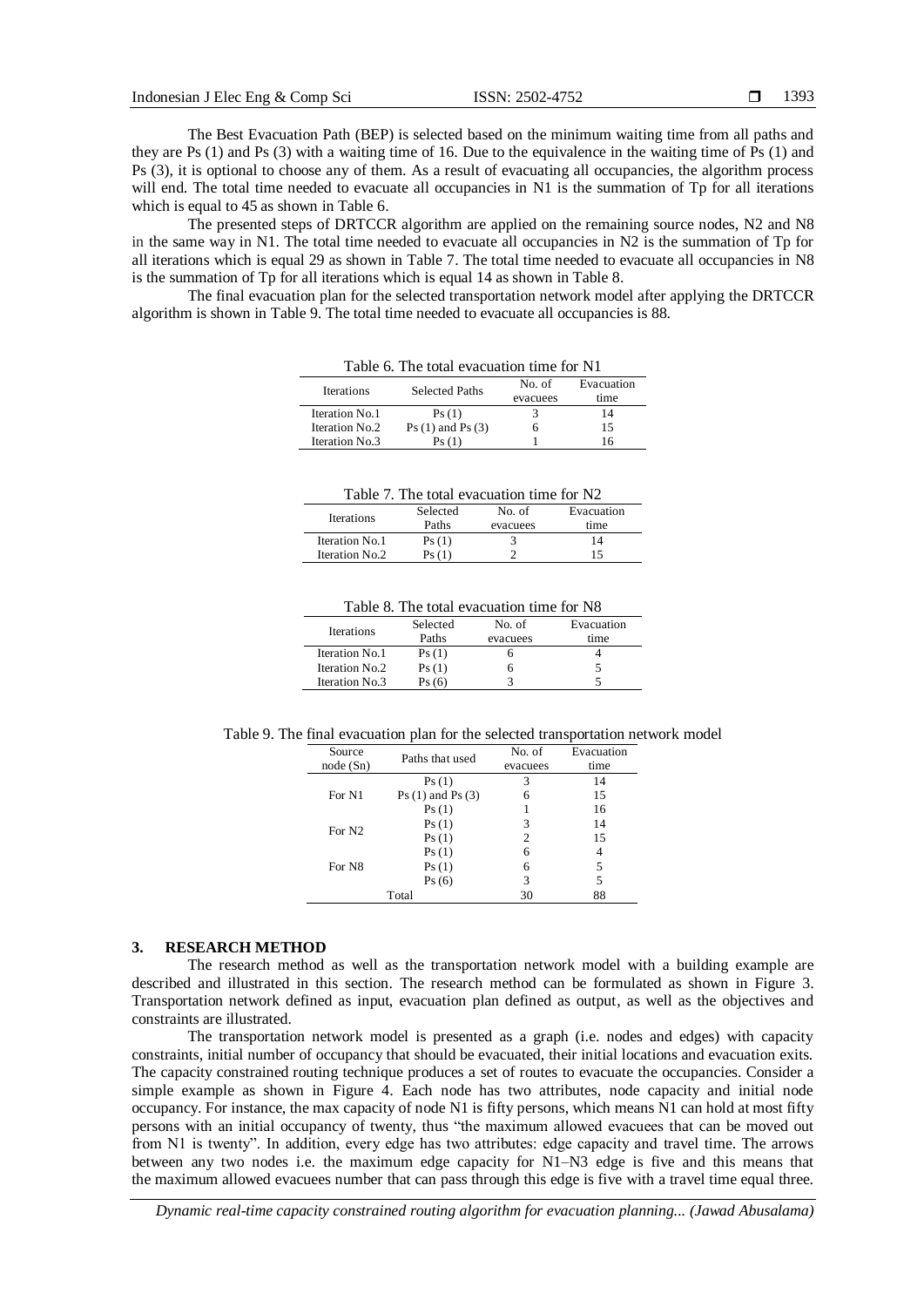Finally, assuming that N1 has twenty evacuees and is based on a capacity constrained routing approach, five evacuation routes can be generated as shown in Table 10. Thus, the objective of a capacity constrained routing approach is to minimize the total time needed for evacuation, as well as to minimize the computational cost of producing the evacuation plan.

#### Input (a transportation network)

- Source, destination and intermediate
- Nodes.
- Edges.
- Capacity constraints for each Node and Edge.
- Occupancies in each Source Nodes.



- $\bullet$ Route time.
- Evacuation time for each route.
- The number of evacuees for each route.

Figure 3. Research method

| Table 10. Generated Evacuation Routes |                         |             |          |  |
|---------------------------------------|-------------------------|-------------|----------|--|
| Source                                | <b>Evacuation Routs</b> | Destination | Max      |  |
| node                                  |                         | time        | capacity |  |
| N1                                    | $N1-N2-N3$ -Exit $1$    |             |          |  |
| N1                                    | N1-N3-Exit1             |             |          |  |
| N1                                    | $N1-N2-N4-Fx$ it $2$    | 10          |          |  |
| N1                                    | $N1-N4$ -Exit $2$       |             |          |  |
| N1                                    | $N1-N3-N5$ -Exit $2$    | 12          |          |  |



Figure 4. An example of transportation network

# **4. RESULTS AND DISCUSSIONS**

The proposed algorithm has been analytically tested and evaluated by comparing it with other two previous algorithms. To validate such comparison, same transportation network model was used for each comparing operation. The first comparison was done between our proposed algorithm and the MRCCP algorithm proposed by Lu et al. [19], where he proposed and evaluated heuristic algorithms of the capacity constrained routing approach to find a suitable evacuation plan. The authors applied their proposed algorithm on the transportation network model which was shown above in Figure 2. The total evacuation time of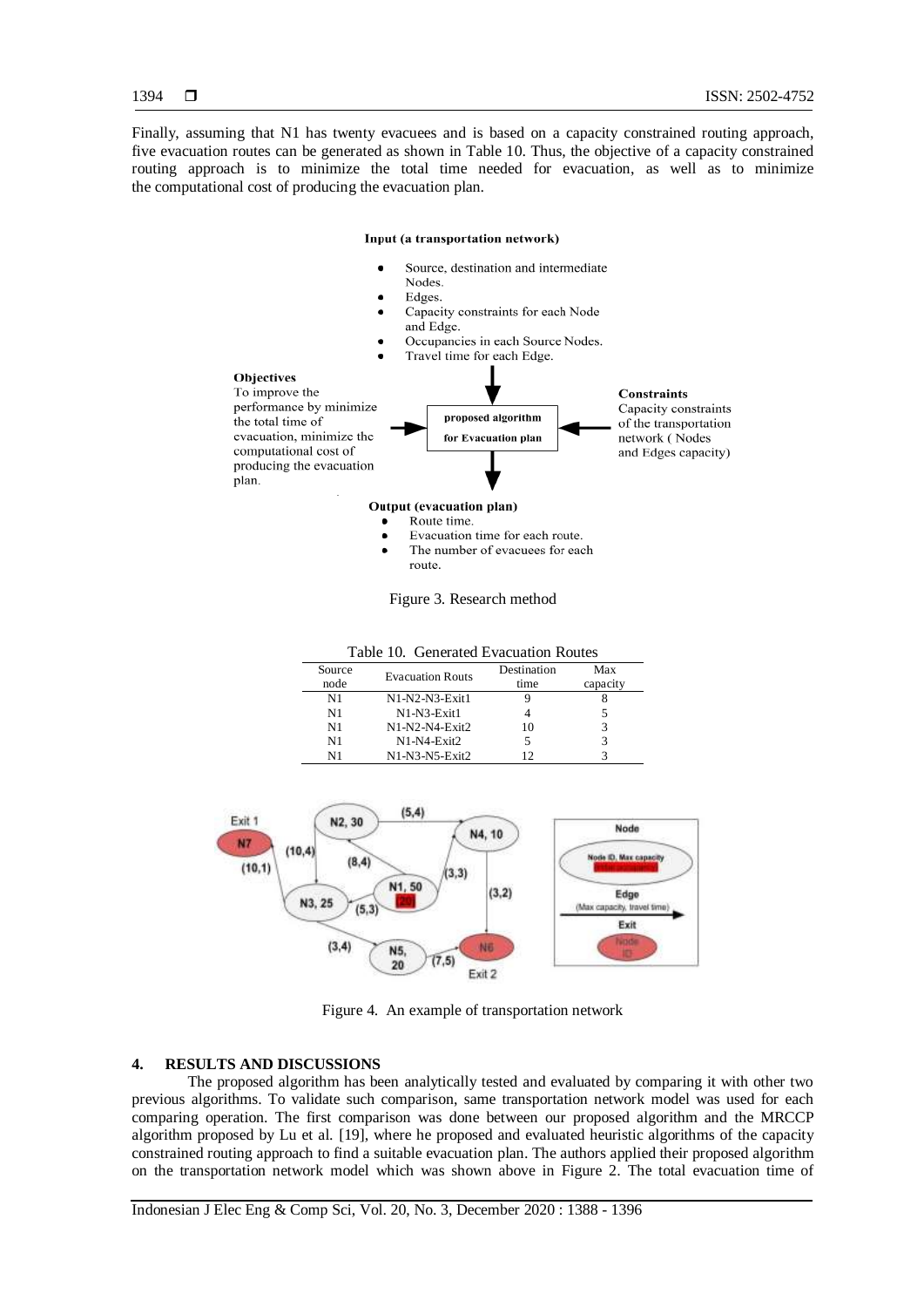MRCCP was equal 108. On the other hand, the total evacuation time for our proposed plan after applying it on the same transportation network model is equal 88, which means that the DRTCCR is 20% faster than MRCCP, and Figure 5 illustrates the comparison results between MRCCP and DRTCCR.

The second comparison was done between our proposed algorithm and the Max-Flow Rate Priority (MFRP) algorithm, which was proposed by Guo et al. [17], where the author proposed a recent heuristic approach to solve the evacuation route planning problem with a capacity constrained transportation network to find a suitable evacuation plan. He applied their proposed algorithm on the transportation network model, and the total evacuation time of the (MFRP) algorithm is equal 92, while the total evacuation time for our proposed plan is equal 53, which infers that DRTCCR is faster than MFRP by 39%. Figure 6 illustrates the comparison results between DRTCCR and MFRP.



Figure 5. Comparison results between DRTCCR and MRCCP



Figure 6. Comparison results between DRTCCR and MFRP

### **5. CONCLUSION**

One of the most important challenges during evacuation in case of the occurrence of a disaster is the difficulty of finding the best and fastest paths to save the people at risk. In this paper, a dynamic real-time capacity constrained routing (DRTCCR) algorithm is proposed, tested and evaluated. Such algorithm will be used to improve the performance of an evacuation plan by minimizing the total evacuation time for all evacuees. Various network models were used to simulate such problems, coupled with the application of many evacuation planning algorithms on such models. Also, analytical and comparison studies were carried out and the result from both studies illustrates that the DRTCCR algorithm reduces the evacuation time compared with the MRCCP algorithm by 20%, and by 39% when compared with the MFRP algorithm. To conclude, the proposed algorithm has proven to be efficient as compared to other related algorithms, in dealing with evacuation problems dynamically in real time.

*Dynamic real-time capacity constrained routing algorithm for evacuation planning... (Jawad Abusalama)*